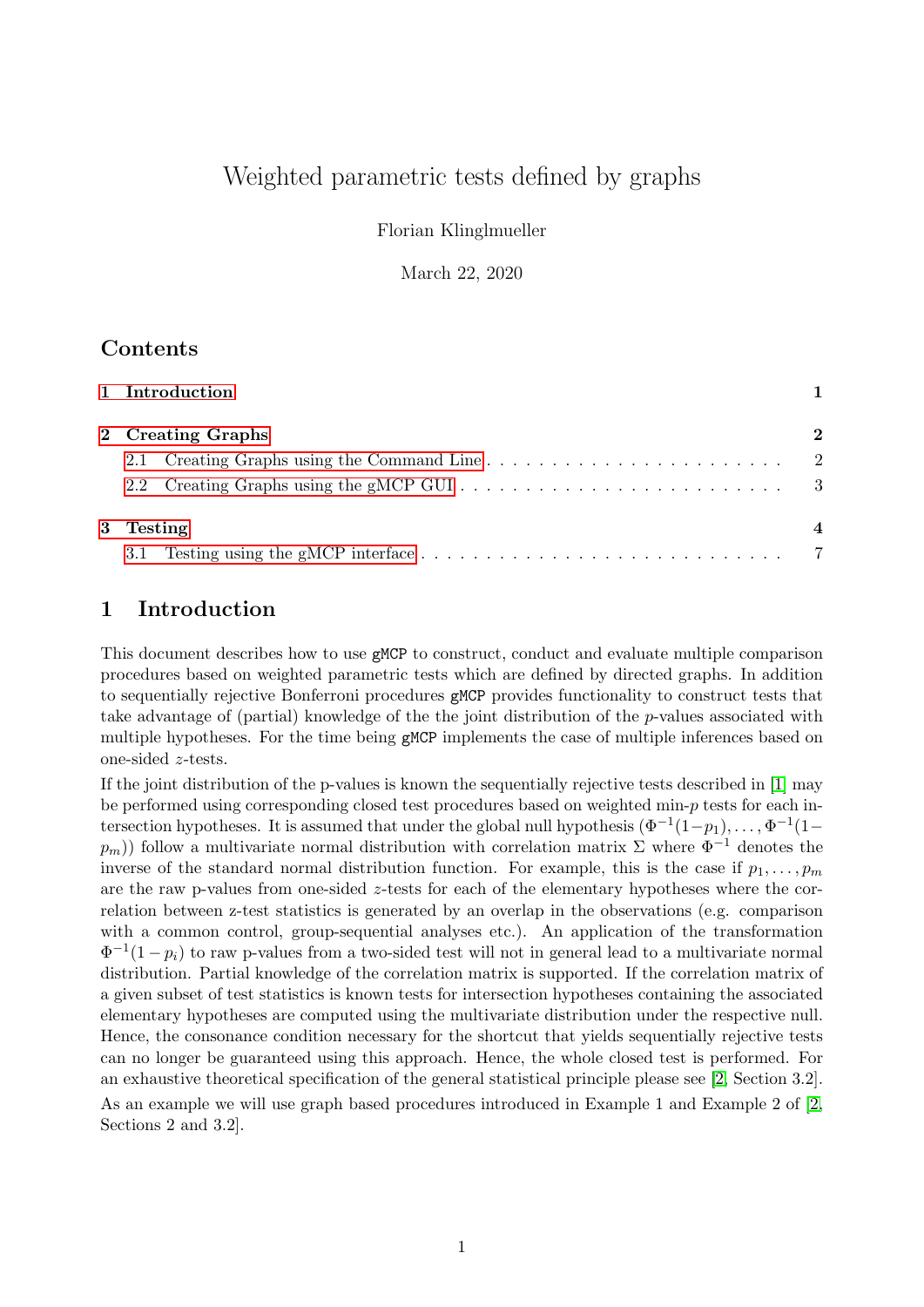### <span id="page-1-0"></span>2 Creating Graphs

Examples 1 and 2 of [\[2\]](#page-9-1) are based on the same weighting scheme. Inferences on two primary and two secondary hypotheses are to be made. For example consider the comparison of two treatments to a control using a primary and secondary endpoint. Only if the the null hypotheses can be rejected for the primary hypotheses are the secondary hypotheses to be tested. If both primary and secondary hypotheses can be rejected for one treatment, then the portions of the global  $\alpha$ level reserved for this treatment is passed to the other treatment. The graph corresponding to this procedures is depicted in figure [1.](#page-3-1) We assume that all four hypotheses are tested by use of normally distributed test statistics with known variances. In Example 1 no further assumptions on the joint distribution of test statistics is made. Example 2 assumes that both the statistics associated with the primary hypotheses as well as statistics associated with the secondary hypotheses have pairwise correlations of  $\frac{1}{2}$ . This would be the case if the two treatments were compared to the same control group using balanced sample sizes.

The main inputs needed for the construction of weighted parametric tests are a directed graph, initial weights for the elementary hypotheses in the global intersection hypothesis as well as a correlation matrix. The graph for both Example 1 and 2 is depicted in Figure [1.](#page-3-1) As in the article we will distribute the overall  $\alpha$ -level equally between the two primary hyptheses. Initially the secondary hypotheses will be given no weight. The corresponding initial weights are therefore  $\left(\frac{1}{2}\right)$  $\frac{1}{2}, \frac{1}{2}$  $\frac{1}{2}, 0, 0$ ).

We show in Section [2.1](#page-1-1) how these parameters can be defined using R. In Section [2.2](#page-2-0) we demonstrate how to acchiev the same using the graphical user interface provided by gMCP.

#### <span id="page-1-1"></span>2.1 Creating Graphs using the Command Line

The most basic way of defining an MTP in gMCP is by way of numeric matrices where each element defines the proportion of the local  $\alpha$ -level of the elementary hypotheses corresponding to the row index that is passed to the elementary hypotheses associated with the column index. Since no hypotheses reallocates parts of its local  $\alpha$ -level to itself the diagonal elements of this matrix are zero. The simple graph from our examples is defined by the matrix:

|                | $0\quad 0$ | 1              | $\overline{0}$ |   |
|----------------|------------|----------------|----------------|---|
| $\overline{0}$ | $\rm 0^-$  | $\overline{0}$ | $\mathbf{1}$   |   |
| 0              | 1          | $\overline{0}$ | $\overline{0}$ |   |
| $\mathbf 1$    | 0.         | $\overline{0}$ | $\overline{0}$ | I |

```
Gm \leftarrow matrix(0, nr=4, nc=4)Gm[1,3] < -1Gm[2,4] < -1Gm[3,2] <- 1
Gm[4,1] < -1Gm
## [,1] [,2] [,3] [,4]
## [1,] 0 0 1 0
\# [2,] 0 0 0 1
## [3,] 0 1 0 0
## [4,] 1 0 0 0
```
Initial weights are set by means of a numeric vector  $\omega_1, ..., \omega_m$  where m denotes the number of test statistics. For the example graph of Figure [1](#page-3-1) the corresponding weights vector is  $(\frac{1}{2}, \frac{1}{2})$  $\frac{1}{2}, 0, 0)^{1}$  $\frac{1}{2}, 0, 0)^{1}$  $\frac{1}{2}, 0, 0)^{1}$ .

<span id="page-1-2"></span><sup>&</sup>lt;sup>1</sup>Note that this is different to the approach taken in gMCP where the local  $\alpha$ -level are specified for each elementary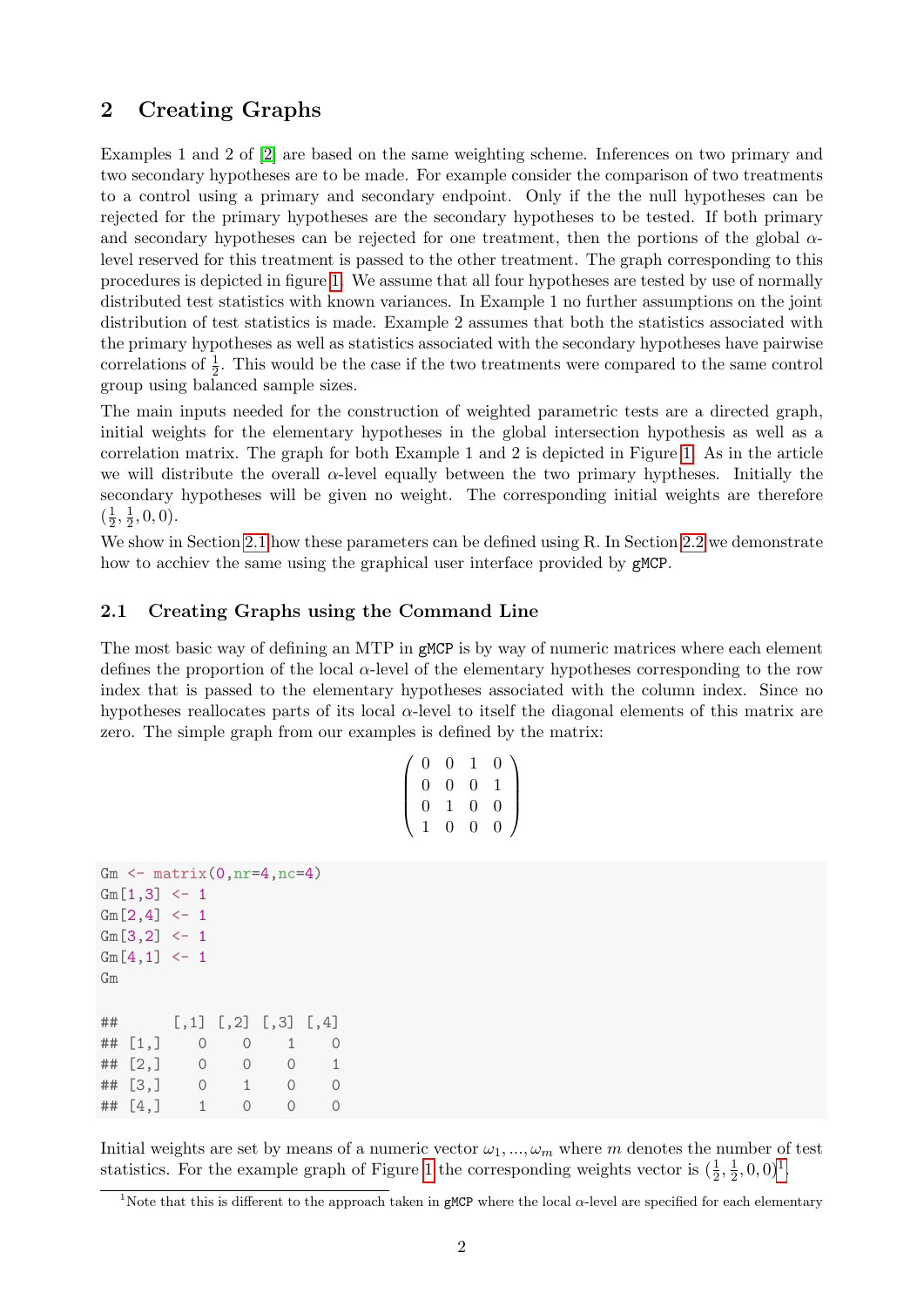$w \leftarrow c(1/2,1/2,0,0)$ w ## [1] 0.5 0.5 0.0 0.0

Finally a correlation matrix has to be specified providing information on the pairwise correlations between test statistics. All known pairwise correlations of this matrix are set to numeric values whereas the unknown coefficients are set to NA. Example 1 assumes no knowledge of the correlation structure. The corresponding  $4\times4$  matrix would therefore have all elements set to NA except for the diagonal elements. Example 2 assumes pairwise correlations of  $\frac{1}{2}$  between the statistics associated with both treatments using either the primary or the secondary endpoint. The corresponding correlation matrix has to be specified as:

|               | $\bar{\bar{2}}$ | ΝA | NA             |  |
|---------------|-----------------|----|----------------|--|
| $\frac{1}{2}$ |                 | ΝA | ΝA             |  |
| ΝA            | ΝA              |    | $\overline{2}$ |  |
| NΑ            | ΝA              | 2  |                |  |

We construct the correlation matrix corresponding to Example 1 in R as Cm1 and the one corresponding to Example 2 as Cm2.

```
Cm \leftarrow matrix(MA, nr=4, nc=4)diag(Cm) <- 1
Cm1 <- CmCm[1,2] < -1/2Cm[2,1] <- 1/2Cm[3,4] < -1/2Cm[4,3] <- 1/2Cm2 <- CmCm1
## [,1] [,2] [,3] [,4]
## [1,] 1 NA NA NA
## [2,] NA 1 NA NA
## [3,] NA NA 1 NA
## [4,] NA NA NA 1
Cm2
## [,1] [,2] [,3] [,4]
## [1,] 1.0 0.5 NA NA
## [2,] 0.5 1.0 NA NA
## [3,] NA NA 1.0 0.5
## [4,] NA NA 0.5 1.0
```
Note that the diagonal elements have to be set to one. If it is known that some test statistics are uncorrelated then the corresponding elements have to be set to zero.

#### <span id="page-2-0"></span>2.2 Creating Graphs using the gMCP GUI

Alternatively one can specify graphs using the graphical user interface provided by gMCP.

hypotheses instead of weights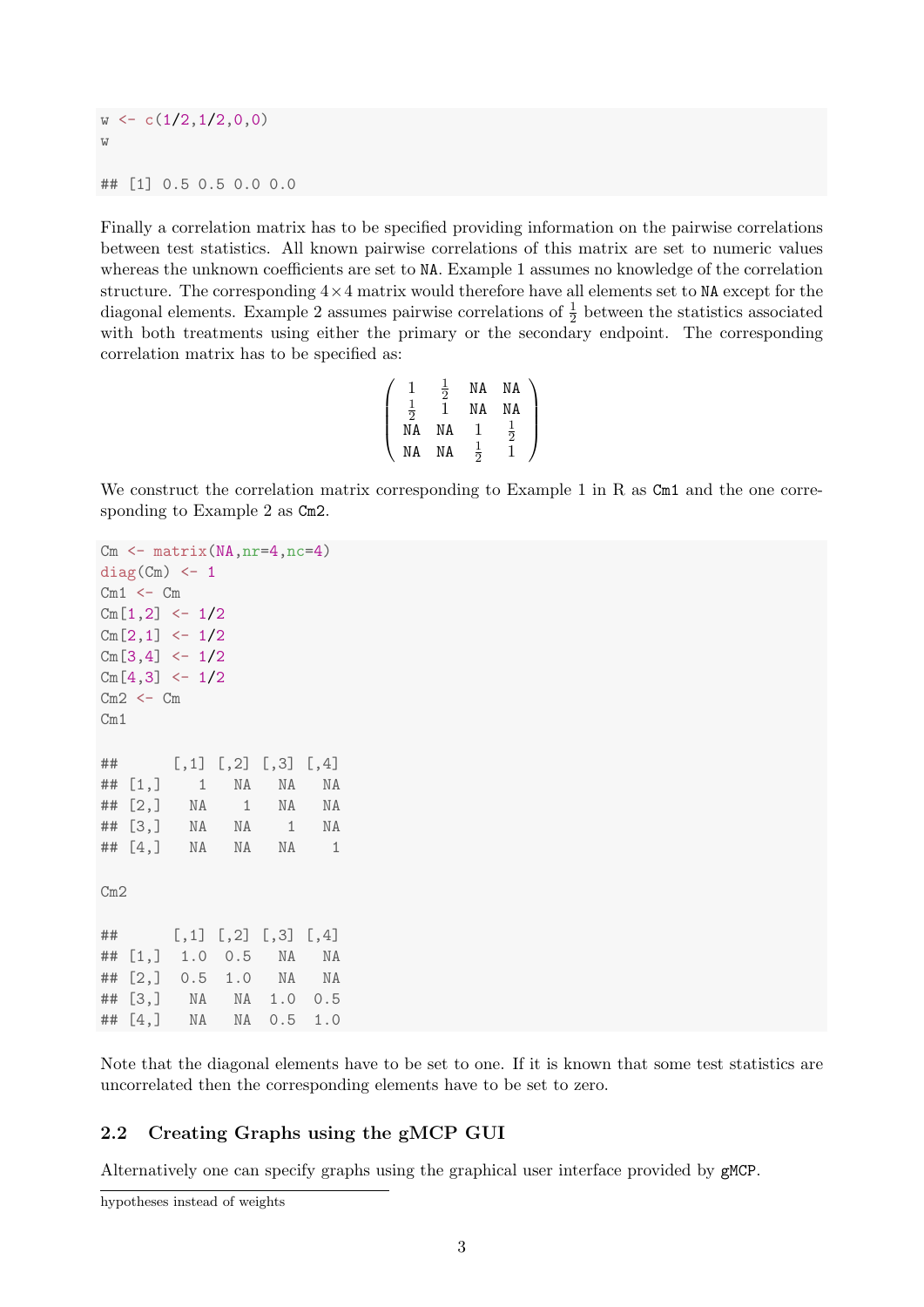

<span id="page-3-1"></span>Figure 1: Graph corresponding to Examples 1 and 2 in [\[2\]](#page-9-1)

library(gMCP) graphGUI()

These commands will load the the gMCP library and open the GUI interface a screenshot of which is presented in Figure [2.](#page-4-0) Graphs defined using this tool can be saved to an R object the name of which can be specified in the line above the graph manipulation window the graph is exported by setting the cursor into this line (optionally editing the variable name) and pressing enter. By default the variable name is set to createdGraph. This creates an object of class graphMCP.

After switching back to R's interpreter the created graph can be converted to a matrix using the command graph2matrix from package gMCP. The weights set for the graph can be extracted using the function getWeights.

```
Gm <- graph2matrix(createdGraph)
w <- getWeights(createdGraph)
```
Conversely graphs defined as matrices can also be converted to graphMCP objects.

```
G <- matrix2graph(Gm,weights=w)
graphGUI(G)
```
# <span id="page-3-0"></span>3 Testing

Performing tests using  $gMCP$  can be done in several ways.  $gMCP$  provides functions covering every step in the test procedure which can be done seperately or all together. The first step is the computation of all intersection hypotheses in the closure of the test problem together with conventional weights for the graphical approach without knowledge of any correlations. This can be done using the function generateWeights. For both of our examples this looks like:

```
library(gMCP, quietly=TRUE)
generateWeights(Gm,w)
## [,1] [,2] [,3] [,4] [,5] [,6] [,7] [,8]
## [1,] 0 0 0 1 0.0 0.0 0.0 1.0
## [2,] 0 0 1 0 0.0 0.0 1.0 0.0
## [3,] 0 0 1 1 0.0 0.0 0.5 0.5
## [4,] 0 1 0 0 0.0 1.0 0.0 0.0
```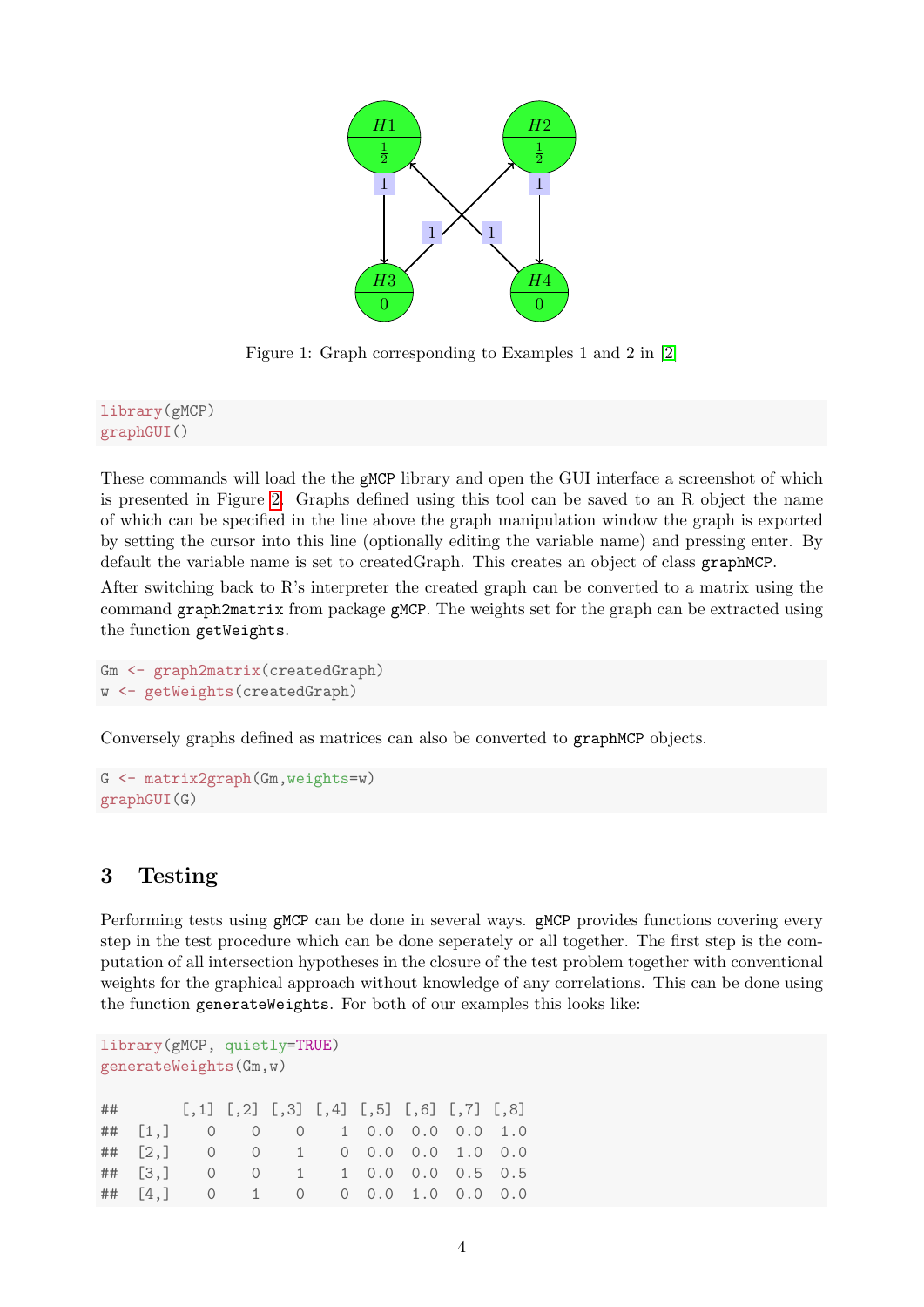

<span id="page-4-0"></span>Figure 2: Screenshot of gMCP GUI

| ## | [5,]    | 0            |          | 0        | 1.       | 0.0 | 1.0 | 0.0 | 0.0 |
|----|---------|--------------|----------|----------|----------|-----|-----|-----|-----|
| ## | $[6,$ ] | 0            | 1        | 1        | $\Omega$ | 0.0 | 0.5 | 0.5 | 0.0 |
| ## | $[7,$ ] | 0            | 1        | 1        | 1.       | 0.0 | 0.5 | 0.5 | 0.0 |
| ## | [8,]    | 1            | $\Omega$ | $\Omega$ | $\Omega$ | 1.0 | 0.0 | 0.0 | 0.0 |
| ## | [9,]    | 1            | $\Omega$ | 0        | 1        | 0.5 | 0.0 | 0.0 | 0.5 |
| ## | [10,    | 1            | $\Omega$ | 1        | $\Omega$ | 1.0 | 0.0 | 0.0 | 0.0 |
| ## | [11,]   | $\mathbf{1}$ | $\Omega$ | 1        | 1        | 0.5 | 0.0 | 0.0 | 0.5 |
| ## | [12,]   | 1            | 1        | 0        | $\Omega$ | 0.5 | 0.5 | 0.0 | 0.0 |
| ## | [13,]   | 1            | 1        | $\Omega$ | 1        | 0.5 | 0.5 | 0.0 | 0.0 |
| ## | [14,]   | 1            | 1        | 1        | $\Omega$ | 0.5 | 0.5 | 0.0 | 0.0 |
| ## | [15,]   | $\mathbf{1}$ | 1        |          | 1        | 0.5 | 0.5 | 0.0 | 0.0 |

generateWeights takes the graph defined as a matrix and the vector of initial weights and returns a matrix where each row corresponds to an intersection hypotheses in the closure of the test problem. The first half of each line indicates the intersection hypotheses. Hypotheses in the intersection are indicated by a 1, hypotheses not in the intersection are indicated by a 0. For example  $(1, 1, 0, 0)$ would stand for the intersection between  $H_1$  and  $H_2$ . The second half of the elements then provides weights for each hypothesis in the corresponding intersection.

In a next step critical values for all elementary hypotheses in each intersection hypothesis are computed. This can be done using the function generateBounds. Here for the first time the different assumptions on the correlation structure of Examples 1 and 2 are essential:

generateBounds(Gm,w,Cm1,al=.025)

| $\#$ #                  |  | $[0,1]$ $[0,2]$ $[0,3]$ $[0,4]$ |  |
|-------------------------|--|---------------------------------|--|
| $##$ [1,]               |  | NA NA NA 1.960                  |  |
| $\sharp\sharp$ [2,]     |  | NA NA 1.960 NA                  |  |
| $##$ [3,]               |  | NA NA 2.241 2.241               |  |
| $##$ [4,]               |  | NA 1.960 NA NA                  |  |
| ## [5,] NA 1.960 NA Inf |  |                                 |  |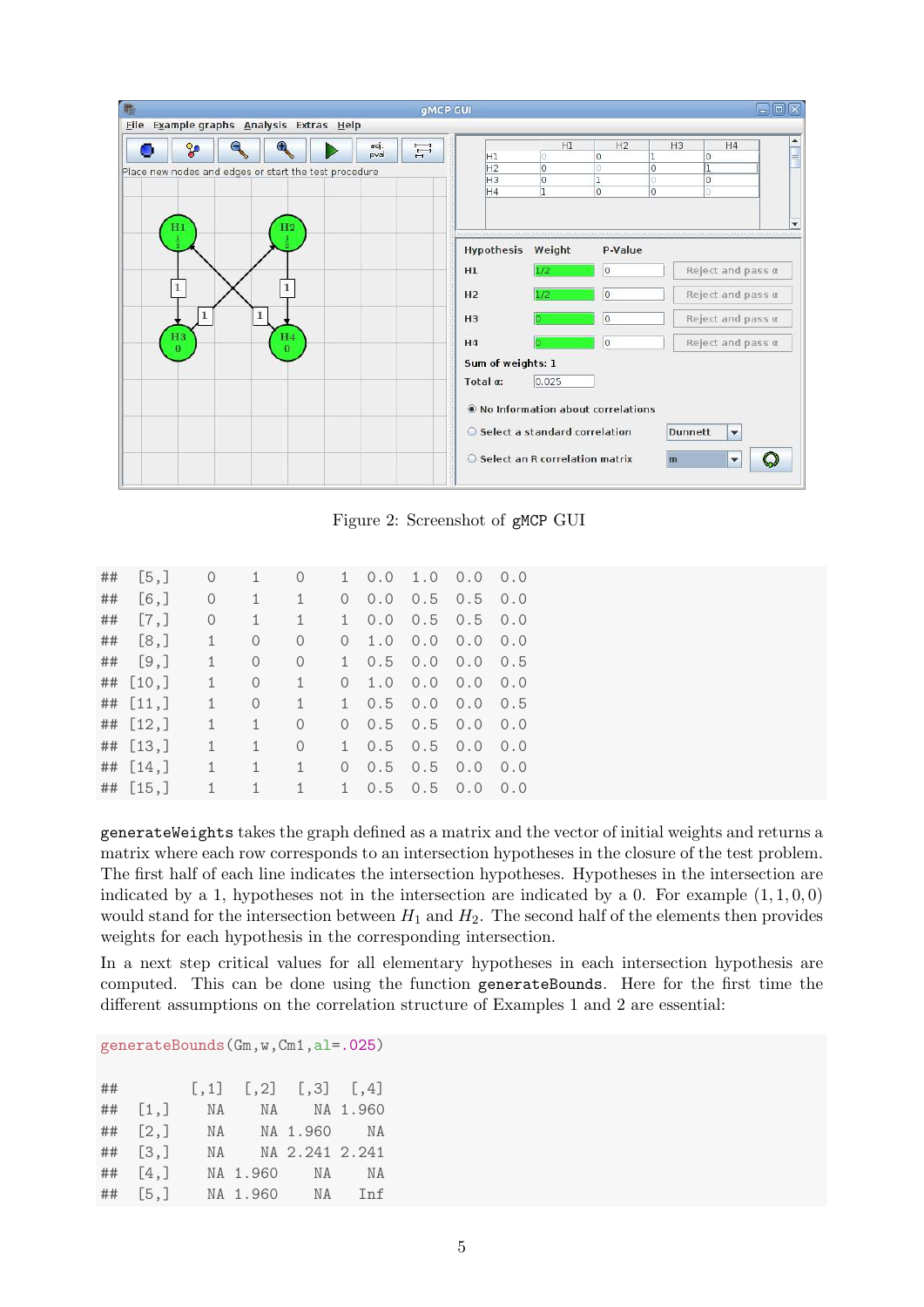## [6,] NA 2.241 2.241 NA ## [7,] NA 2.241 2.241 Inf ## [8,] 1.960 NA NA NA ## [9,] 2.241 NA NA 2.241 ## [10,] 1.960 NA Inf NA ## [11,] 2.241 NA Inf 2.241 ## [12,] 2.241 2.241 NA NA ## [13,] 2.241 2.241 NA Inf ## [14,] 2.241 2.241 Inf NA ## [15,] 2.241 2.241 Inf Inf generateBounds(Gm,w,Cm2,al=.025) ## [,1] [,2] [,3] [,4] ## [1,] NA NA NA 1.960 ## [2,] NA NA 1.960 NA ## [3,] NA NA 2.212 2.212 ## [4,] NA 1.960 NA NA ## [5,] NA 1.960 NA Inf ## [6,] NA 2.241 2.241 NA ## [7,] NA 2.241 2.241 Inf ## [8,] 1.960 NA NA NA ## [9,] 2.241 NA NA 2.241 ## [10,] 1.960 NA Inf NA ## [11,] 2.241 NA Inf 2.241 ## [12,] 2.212 2.212 NA NA ## [13,] 2.212 2.212 NA Inf ## [14,] 2.212 2.212 Inf NA ## [15,] 2.212 2.212 Inf Inf

Alternatively we could transform these error bounds into p-values to recreate Table 2 of [\[2\]](#page-9-1)

 $(1-pnorm(generateBounds(Gm,w,Cm2,a1=.025)))*100$ 

## [,1] [,2] [,3] [,4] ## [1,] NA NA NA 2.500 ## [2,] NA NA 2.500 NA ## [3,] NA NA 1.348 1.348 ## [4,] NA 2.500 NA NA ## [5,] NA 2.500 NA 0.000 ## [6,] NA 1.250 1.250 NA ## [7,] NA 1.250 1.250 0.000 ## [8,] 2.500 NA NA NA ## [9,] 1.250 NA NA 1.250 ## [10,] 2.500 NA 0.000 NA ## [11,] 1.250 NA 0.000 1.250 ## [12,] 1.348 1.348 NA NA ## [13,] 1.348 1.348 NA 0.000 ## [14,] 1.348 1.348 0.000 NA ## [15,] 1.348 1.348 0.000 0.000

this function takes the graph in matrix form, the weights, the correlation matrix and the overall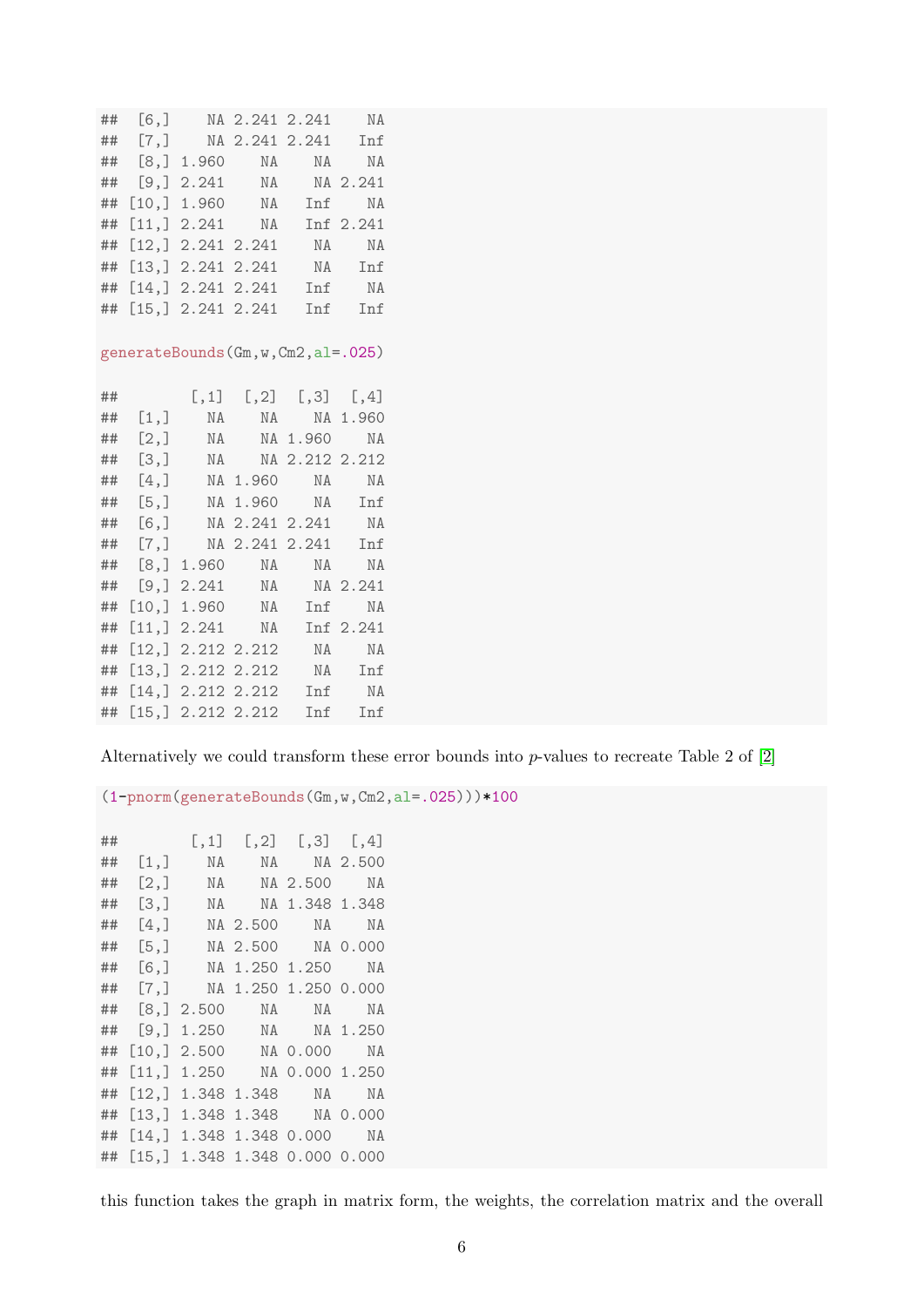$\alpha$ -level as inputs in order to compute rejection bounds for all elementary hypotheses in each intersection. Bounds are computed using the multivariate distribution of test statistics whenever the whole correlation matrix is known for more than one test statistic associated with the elementary hypotheses within the intersection. For a concise explanation of the involved algorithm see [\[2,](#page-9-1) Section 3.2].

Once rejection bounds have been computed overall rejection of elementary hypotheses, based on actual data, needs to be determined using the closed testing principle. This means that all hypotheses which are rejected in all intersection hypotheses, of which they are a part of, are rejected at the overall  $\alpha$ -level.

Since the bounds of a testing procedure is independent of the observed data gMCP provides a test function for that particular MTP:

```
Example1 <- generateTest(Gm,w,Cm1,al=.025)
Example2 <- generateTest(Gm,w,Cm2,al=.025)
```
The definition of a test function is efficient if a test is applied several times, for example in simulations.

The myTest function in the example above takes a vector of three z-scores and returns results in the form of a boolean vector wher TRUE stands for rejection of the null hypothesis and FALSE signifies that the null has to be retained.

Example1(c(2.24,2.24,2.24,2.3))

## [1] FALSE FALSE FALSE FALSE

Example2(c(2.24,2.24,2.24,2.3))

## [1] TRUE FALSE FALSE FALSE

We see that above z-score scenario leads to an effective gain in power of the procedure when knowledge about the correlation structure is used.

Attention: Not all scenarios of partial knowledge of the correlation matrix can currently be handled by gMCP. The correlation matrix must have a block structure: We assume that the set of hypothesis can be partitioned into subsets such that the pairwise correlations in each subset are either known or are set to NA. For example assume that in the example given above not only correlations between the statistics for  $H_1$  and  $H_2$  are known but also the correlation between the statistics for  $H_1$  and  $H_3$  but not between those associated with  $H_2$  and  $H_3$ . In this case it is unclear when testing the intersection hypotheses  $H_1 \cap H_2 \cap H_3$  wether the bounds for the statistics associated with  $H_1$  and  $H_2$  or alternatively for those associated with  $H_2$  and  $H_3$  should be searched using their multivariate distribution. The current implementation would try to find bounds using the multivariate normal distribution of all three statistics which is not fully known and hence break and return an exception.

#### <span id="page-6-0"></span>3.1 Testing using the gMCP interface

The function gMCP provides a common interface to both sequentially rejective Bonferroni procedures as well as parametric tests. gMCP takes objects of the type graphMCP as its input together with a vector of p-values and computes whether the according test procedure rejects. For Example 1 this amounts to the call: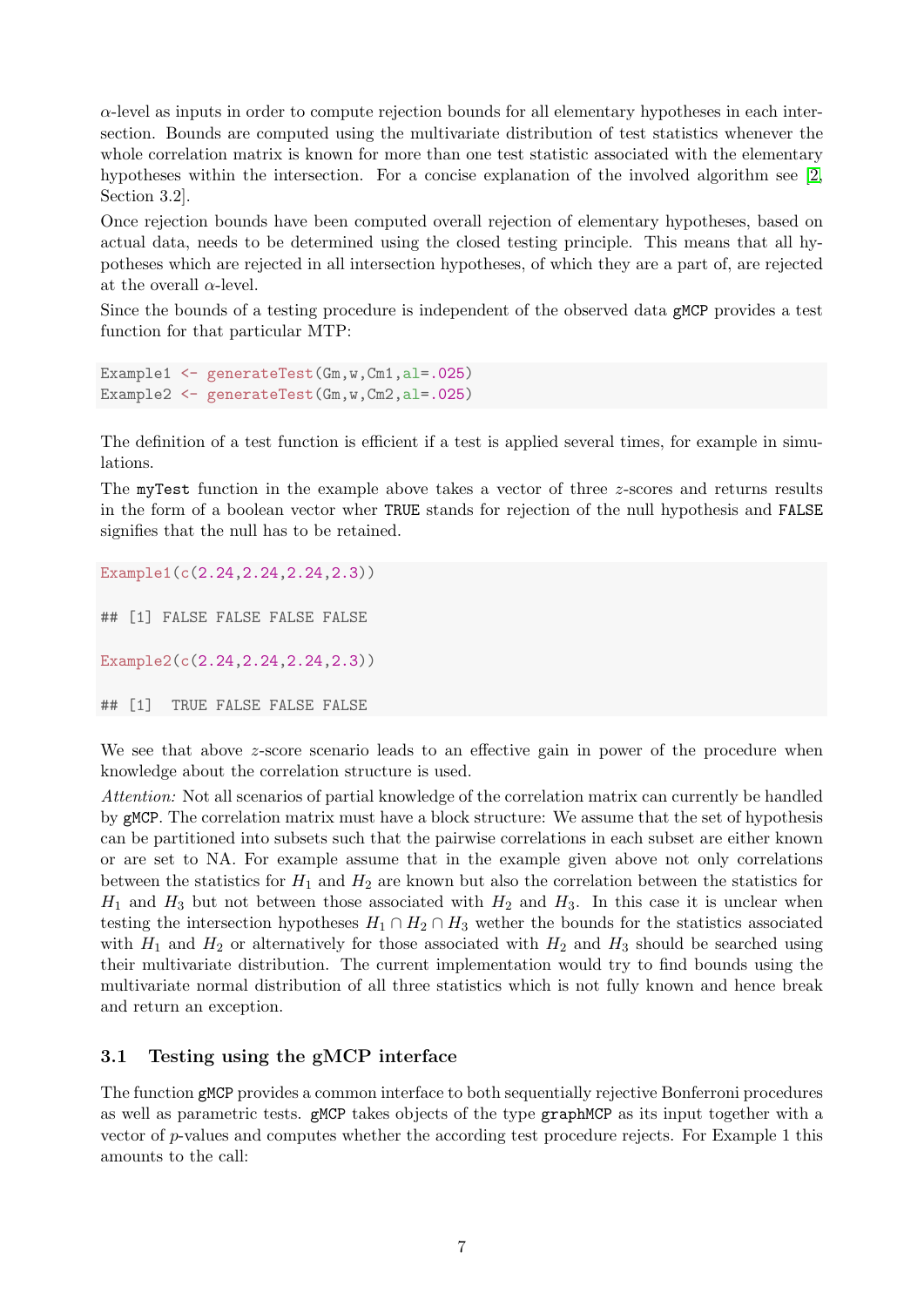```
p <- 1-pnorm(c(2.24,2.24,2.24,2.3))
G <- matrix2graph(Gm,w)
gMCP(G,p)
## gMCP-Result
##
## Initial graph:
## A graphMCP graph
## H1 (weight=0.5)
## H2 (weight=0.5)
## H3 (weight=0)
## H4 (weight=0)
## Edges:
## H1 -( 1 )-> H3
## H2 -( 1 )-> H4
## H3 -( 1 )-> H2
## H4 -( 1 )-> H1
##
##
## P-values:
## H1 H2 H3 H4
## 0.01255 0.01255 0.01255 0.01072
##
## Adjusted p-values:
## H1 H2 H3 H4
## 0.02509 0.02509 0.02509 0.02509
##
## Alpha: 0.05
##
## Hypothesis rejected:
## H1 H2 H3 H4
## TRUE TRUE TRUE TRUE
##
## Final graph after 4 steps:
## A graphMCP graph
## Sum of weight: 0
## H1 (rejected, weight=0)
## H2 (rejected, weight=0)
## H3 (rejected, weight=0)
## H4 (rejected, weight=0)
## No edges.
```
In the case of a sequentially rejective Bonferroni type procedure gMCP returns an object of class graphMCP-Result which holds information on the specific sequence the test procedure has taken through the graph and also provides adjusted p-values.

For Example 2 we use the same graph and assume normally distributed test statistics with known variances and a correlation matrix of the form:

$$
\left(\begin{array}{cccc} 1 & \frac{1}{2} & \text{NA} & \text{NA} \\ \frac{1}{2} & 1 & \text{NA} & \text{NA} \\ \text{NA} & \text{NA} & 1 & \frac{1}{2} \\ \text{NA} & \text{NA} & \frac{1}{2} & 1 \end{array}\right).
$$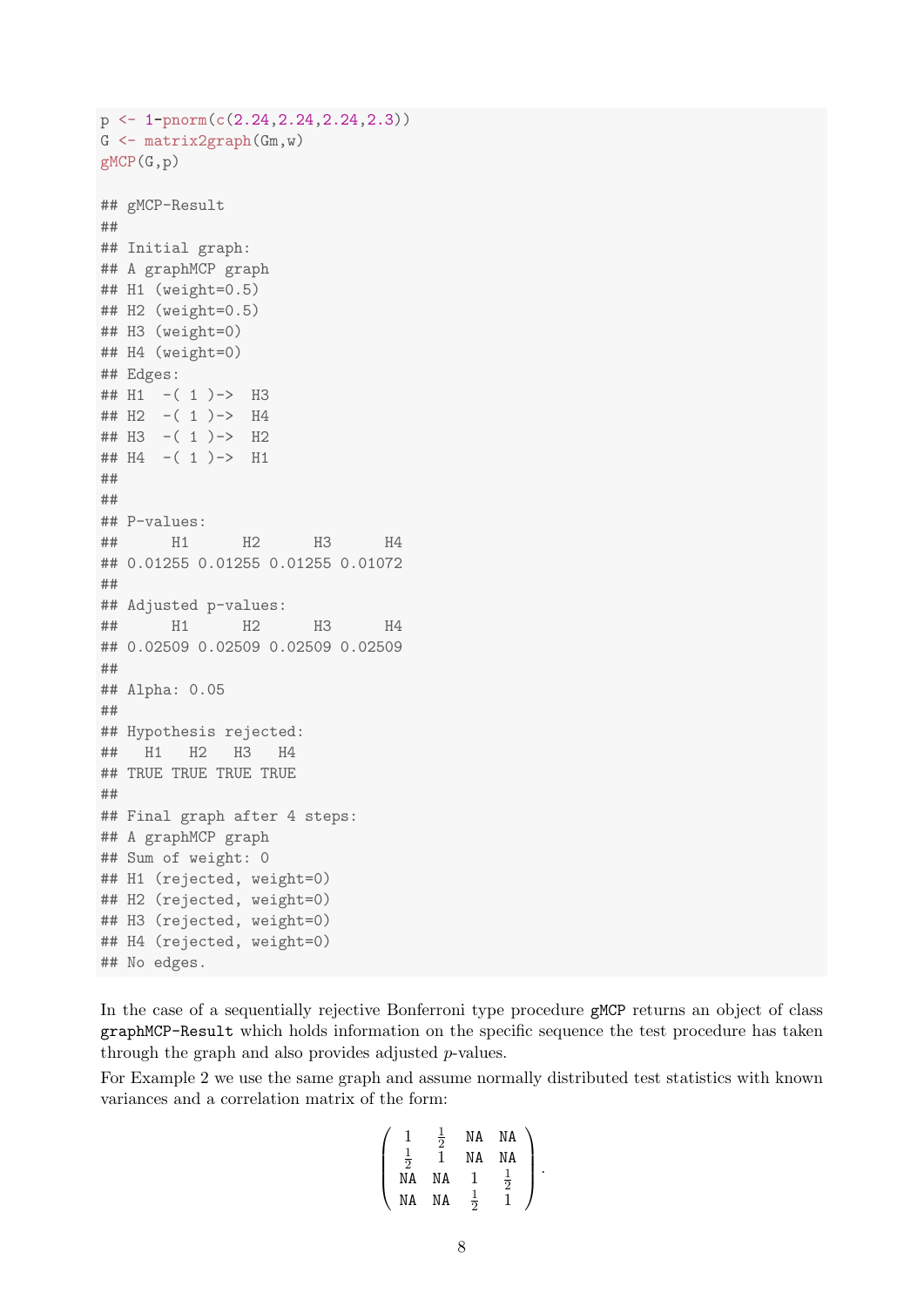This can be implemented in gMCP by additionally passing the correlation matrix to gMCP:

```
gMCP(G,p,corr=Cm2,test="parametric")
## gMCP-Result
##
## Initial graph:
## A graphMCP graph
## H1 (weight=0.5)
## H2 (weight=0.5)
## H3 (weight=0)
## H4 (weight=0)
## Edges:
## H1 -( 1 )-> H3
## H2 -( 1 )-> H4
## H3 -( 1 )-> H2
## H4 -( 1 )-> H1
##
##
## P-values:
## H1 H2 H3 H4
## 0.01255 0.01255 0.01255 0.01072
##
## Adjusted p-values:
## H1 H2 H3 H4
## 0.02332 0.02509 0.02509 0.02509
##
## Alpha: 0.05
##
## Hypothesis rejected:
## H1 H2 H3 H4
## TRUE TRUE TRUE TRUE
```
which returns a similar result however without the graphs representing the rejection sequence, since the whole closed test is done in this example. A vector specifying which of the elementary hypotheses can be rejected at the overall  $\alpha$ -level. The reported p-values are the unadjusted p-values passed to gMCP.